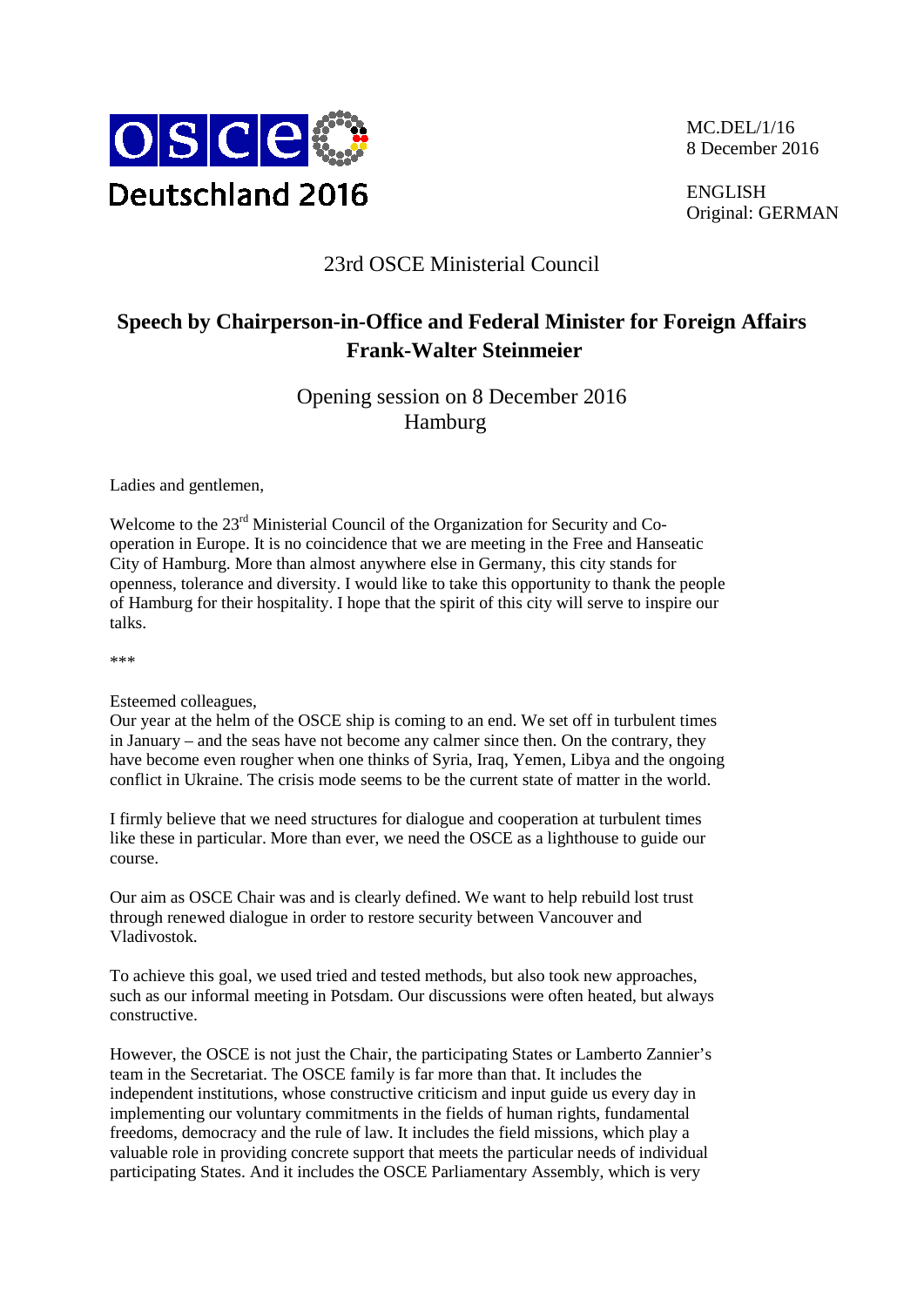highly regarded as the democratic backbone of our system, especially as regards election observation.

At the same time, a strong OSCE needs to think beyond the confines of state structures. By this, I mean civil society and academia, which look closely at our day-to-day work. I had a chance to speak with representatives of the Civic Solidarity Platform yesterday. Day in, day out, courageous men and women fight for the protection of human rights and fundamental freedoms in our countries, often under difficult conditions. Thank you very much for your hard work!

I am also thinking of the business sector, which plays a key role in improving connectivity in the OSCE area and beyond. Whether we are talking about local border traffic or Europe-wide infrastructure projects, we need to make use of this potential in order to bring about greater security.

\*\*\*

## Ladies and gentlemen,

In signing the Helsinki Final Act over 40 years ago, we pledged to uphold the joint principles and undertakings that form the foundation of our cooperation. But this foundation is crumbling. Relativism, a veritable arbitrary interpretation of our principles, is spreading in our ranks. In some cases, we are also seeing indifference when it comes to standing up for and defending our common standards.

Esteemed colleagues, I say here and now that this development is dangerous. And we share responsibility for taking a decisive stand against it.

Sometimes I ask myself what our continent would look like without the OSCE. For example, what would this mean for the people in conflict regions in our common area? No matter how different the individual conflict regions may be, they have one thing in common – and that is our organisation's will and work to contain these conflicts and to prevent escalation. We need a functional and resolute OSCE in order to be able to help bring about lasting solutions for a breakthrough.

Allow me to first address the topic of Ukraine. The Minsk agreements, which were signed two years ago now, paved the way to a peaceful resolution of the conflict in the Donbas. But this path must now be followed by all sides. Progress is slow – far too slow. There are still outbreaks of violence and the civilian population is suffering.

Agreements on ceasefires are regarded more as recommendations – and are breached on a daily basis. This state of play is more than sobering. I find it unacceptable. I would like to take this opportunity to express my particular gratitude to the entire team of the Special Monitoring Mission. It observes developments on the ground every day, often working under dangerous conditions. It is regularly hindered in its work or even attacked. We must not put up with this treatment of the SMM.

I believe that no mission – no matter how big it is – will be able to enforce a ceasefire if the political will is lacking. What we urgently need is new impetus for a withdrawal of the heavy arms and further disengagement. The SMM stands ready and willing to guide this process. It needs sufficient staff and technical resources for this – and that includes next year. We must do justice to this in the forthcoming budget talks. That is why I call on you to play a constructive part in these talks.

Despite all our efforts in eastern Ukraine, we won't forget Crimea. It was annexed in violation of international law, and to this very day OSCE institutions aren't being granted access.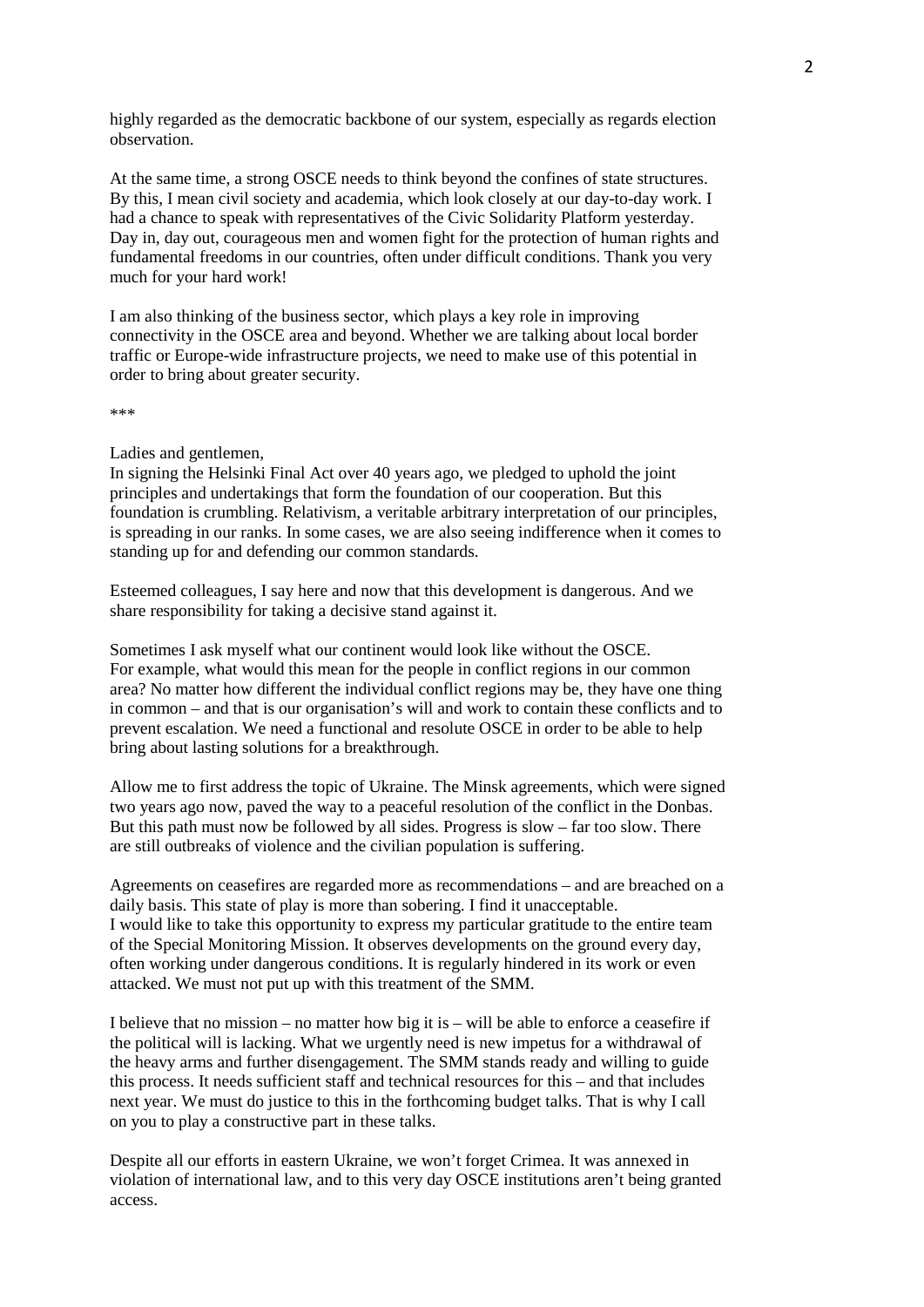Developments in the Nagorno-Karabakh conflict give cause for concern: the renewed outbreak of hostilities in early April brought home to us all how dangerous this conflict remains. My many talks have reaffirmed my belief that consolidating the ceasefire and finally launching genuine negotiations to find a political solution are of pressing importance. We will continue to steadfastly support the efforts of the Minsk Group and its co-chairs. During the talks in Geneva, we at least succeeded through the combined efforts of the OSCE, United Nations and EU to revive this format somewhat. However, I feel that more has to be done to enhance confidence-building, to ensure greater security and, not least, to improve the humanitarian situation.

The sides in the Transdniestria conflict have taken an astute step forward: after a break of more than two years, they came together once more in Berlin for 5+2 negotiations. Even more importantly, they're now prepared to adopt a results-oriented approach to the negotiations – to the benefit of people on both sides of the Dniester River. I saw that for myself during my trip to Chisinau and Tiraspol. Let us show our appreciation of the work done by mediators and observers by setting forth what we've achieved here in Hamburg in a joint declaration!

\*\*\*

## Ladies and gentlemen,

Germany will resolutely continue to pursue this course of multilateralism in action. We shouldn't delude ourselves: it'll take a while before we can bring about a major step forward and overcome what divides people. However, we can refuse to be despondent and work steadfastly on realistic solutions. I'm pleased that we're being followed by Austria and Italy, two committed partners who share our vision of a future with a strong OSCE for a secure Europe.

We're all aware that the OSCE must equip itself for new tasks and challenges. We see five fields of action:

First of all, we have to keep open and expand channels of communication across political divides. This includes innovative dialogue formats as well as a conscious decision to refrain from a ritualised exchange of blows. That was why we hosted an *informal* foreign ministers' meeting in Potsdam in September. And my impression was that our meeting was welcomed for that very reason.

Second, we have to do more to pool our resources more effectively in order to make possible substantial and durable progress in conflict resolution. I have great faith in women, who can bring a different perspective to such processes. When debates on the fundamentals lead into a dead-end, we should at least focus on improving the quality of life of those concerned.

Third, for a long time, our arms control architecture was a guarantor for security and stability. Recently, however, this predictability has evaporated. Traditional mechanisms have been increasingly ineffective because they're no longer fit to deal with the security, military and technological realities of today's world. We have to counter this trend - by modernising the Vienna Document, a task which has progressed well in the course of this year. What's more, my proposal calling for an urgently needed relaunch of conventional arms control has met with broad approval. But that in itself is not enough. We now have to begin the hard slog – the experts call it structured dialogue – and work towards crisisproof arms control for Europe geared to the challenges of this day and age. No-one can want a new arms race to be triggered, which could ultimately result in us losing political control. We have to halt it in good time – to ensure that our Europe doesn't become even more dangerous.